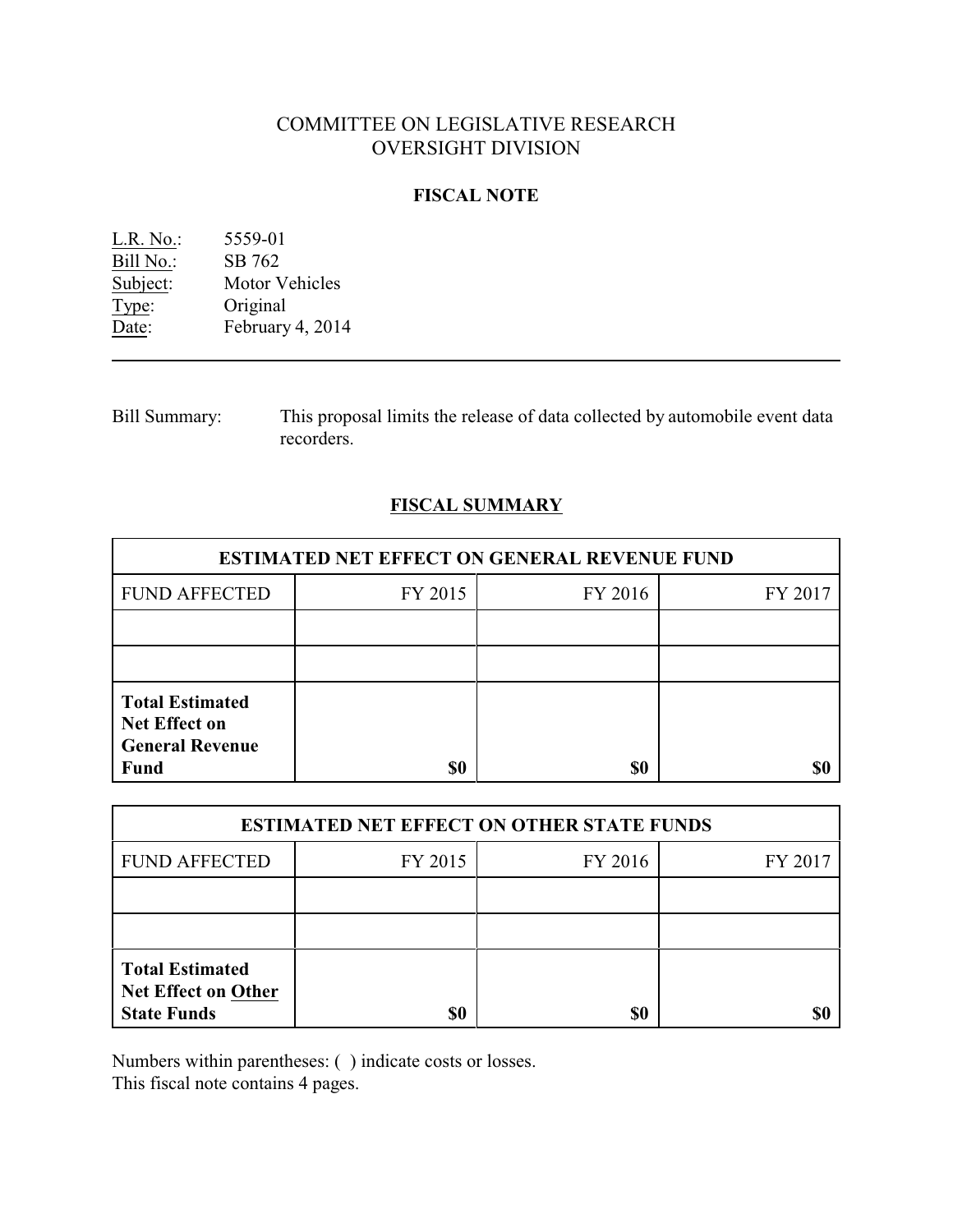L.R. No. 5559-01 Bill No. SB 762 Page 2 of 4 February 4, 2014

| <b>ESTIMATED NET EFFECT ON FEDERAL FUNDS</b>                        |         |         |         |  |
|---------------------------------------------------------------------|---------|---------|---------|--|
| <b>FUND AFFECTED</b>                                                | FY 2015 | FY 2016 | FY 2017 |  |
|                                                                     |         |         |         |  |
|                                                                     |         |         |         |  |
| <b>Total Estimated</b><br>Net Effect on All<br><b>Federal Funds</b> | \$0     | \$0     |         |  |

| <b>ESTIMATED NET EFFECT ON FULL TIME EQUIVALENT (FTE)</b>    |         |         |         |  |
|--------------------------------------------------------------|---------|---------|---------|--|
| <b>FUND AFFECTED</b>                                         | FY 2015 | FY 2016 | FY 2017 |  |
|                                                              |         |         |         |  |
|                                                              |         |         |         |  |
| <b>Total Estimated</b><br><b>Net Effect on</b><br><b>FTE</b> |         |         |         |  |

 $\Box$  Estimated Total Net Effect on All funds expected to exceed \$100,000 savings or (cost).

 $\Box$  Estimated Net Effect on General Revenue Fund expected to exceed \$100,000 (cost).

| <b>ESTIMATED NET EFFECT ON LOCAL FUNDS</b> |         |         |       |
|--------------------------------------------|---------|---------|-------|
| FUND AFFECTED                              | FY 2015 | FY 2016 | FV 20 |
| <b>Local Government</b>                    | \$0     | \$0     |       |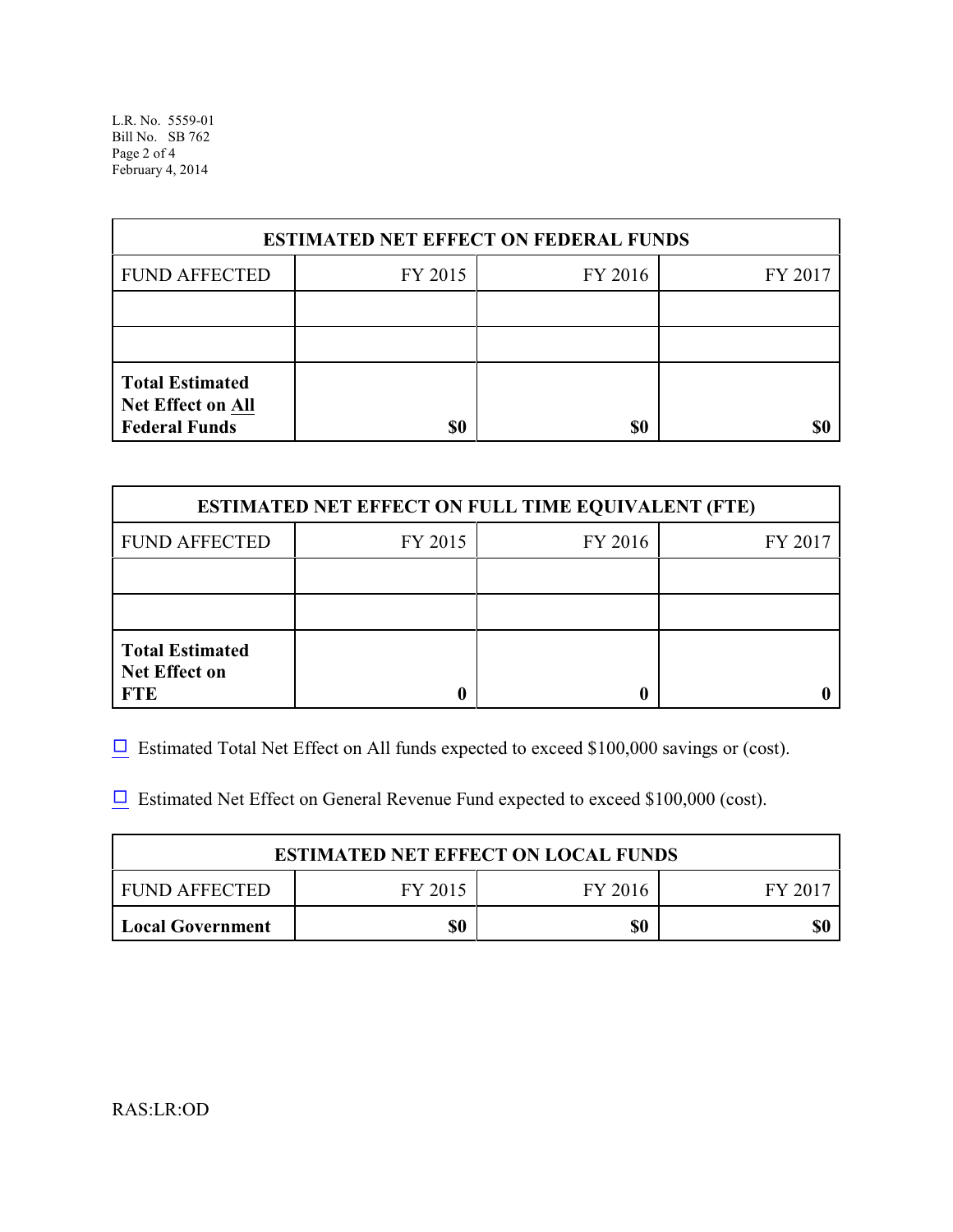L.R. No. 5559-01 Bill No. SB 762 Page 3 of 4 February 4, 2014

### **FISCAL ANALYSIS**

#### **ASSUMPTION**

Officials from the **Department of Revenue**, **Department of Public Safety - Missouri Highway Patrol**, and the **Department of Insurance, Financial Institutions and Professional Registration** each assume the proposal would not fiscally impact their respective agencies.

| FISCAL IMPACT - State Government | FY 2015<br>$(10 \text{ Mo.})$ | FY 2016                       | FY 2017                       |
|----------------------------------|-------------------------------|-------------------------------|-------------------------------|
|                                  | $\underline{\underline{\$0}}$ | $\underline{\underline{\$0}}$ | $\underline{\underline{\$0}}$ |
| FISCAL IMPACT - Local Government | FY 2015<br>$(10 \text{ Mo.})$ | FY 2016                       | FY 2017                       |
|                                  | $\underline{\underline{\$0}}$ | <u>\$0</u>                    | $\underline{\underline{\$0}}$ |

### FISCAL IMPACT - Small Business

No direct fiscal impact to small businesses would be expected as a result of this proposal.

#### FISCAL DESCRIPTION

The proposed legislation appears to have no direct fiscal impact.

This legislation is not federally mandated, would not duplicate any other program and would not require additional capital improvements or rental space.